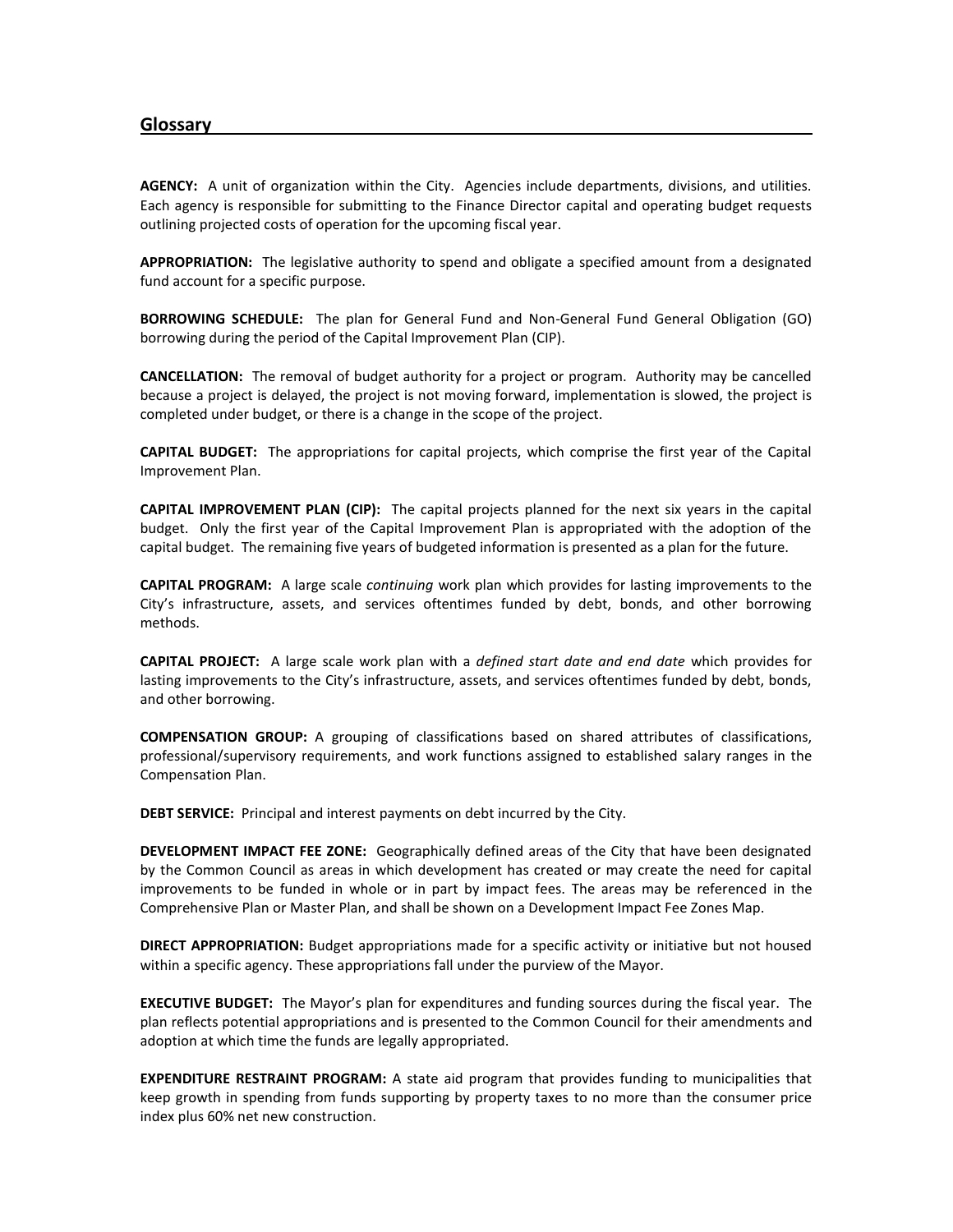**EXPENDITURE TYPE:** The category that describes the type of expenditure being made, for example, Building, Machinery and Equipment, Fiber Network.

**FULL TIME EQUIVILENT POSITION (FTE):** A term used to express the position count. A person working in a half-time position is considered to be working at 0.5 FTE.

**FUNCTION:** A grouping of agencies that provide like services. The functions identified within Madison's operating budget include: Administration, General Government, Library, Planning and Development, Public Safety and Health, and Public Works and Transportation.

**FUND:** A sum of money segregated for specific activities. Use of this money requires adherence to special regulations established for each fund. The funds identified within the City of Madison's Adopted Budget include: Capital Projects Fund, General Fund, Community Development Grants, Convention Center, Debt Service, Fleet Services, Golf Courses, Impact Fees, Insurance, Library, Loans, Metro Transit, Other Grants, Other Restricted, Parking Utility, Public Health Madison & Dane County, Sewer Utility, Stormwater Utility, Water Utility, Worker's Compensation, and Community Development Authority.

**FUNDING SOURCE:** Income received which supports an appropriation. Funding sources include General Obligation borrowing, federal and state grants, special assessments, etc.

**GENERAL FUND:** A central fund into which most of the City's tax and unrestricted revenues are budgeted to support basic City operations.

**GENERAL OBLIGATION (GO) BORROWING:** A type of municipal borrowing that is secured by the City's available resources, including tax revenues, to repay the debt.

**General Fund GO Borrowing:** General Obligation Borrowing that is funded by the City's General Fund which comprises most of the City's tax revenues and unrestricted revenues.

**Non-General Fund GO Borrowing:** General Obligation Borrowing that is funded by sources other than the General Fund. These include enterprise funds such as Stormwater and Metro.

**HOLDING COSTS:** Expenses for upkeep and maintenance of the unoccupied areas of the Tax Increment Financing (TIF) district properties throughout Madison.

**IMPACT FEE:** A fee imposed on developers in order to pay the capital costs to construct, expand or improve public facilities which are necessary to accommodate new development or any improvements made to existing development in the City as a whole or in designated development impact fee zones. The City currently has 21 impact fees that pay for park infrastructure, parkland acquisitions, transportation improvements, Stormwater facilities and sanitary sewer improvements.

**LEVY (PROPERTY TAX):** Taxes levied on all taxable property within the City of Madison. The annual levy is determined by the amount of funding needed to support ongoing operating functions of the City. The property tax represents 73% of Madison's total General Fund budget.

**LEVY LIMIT:** A state law requirement that a municipality's property tax levy, net of general obligation debt service, increase more than the increase in net new construction.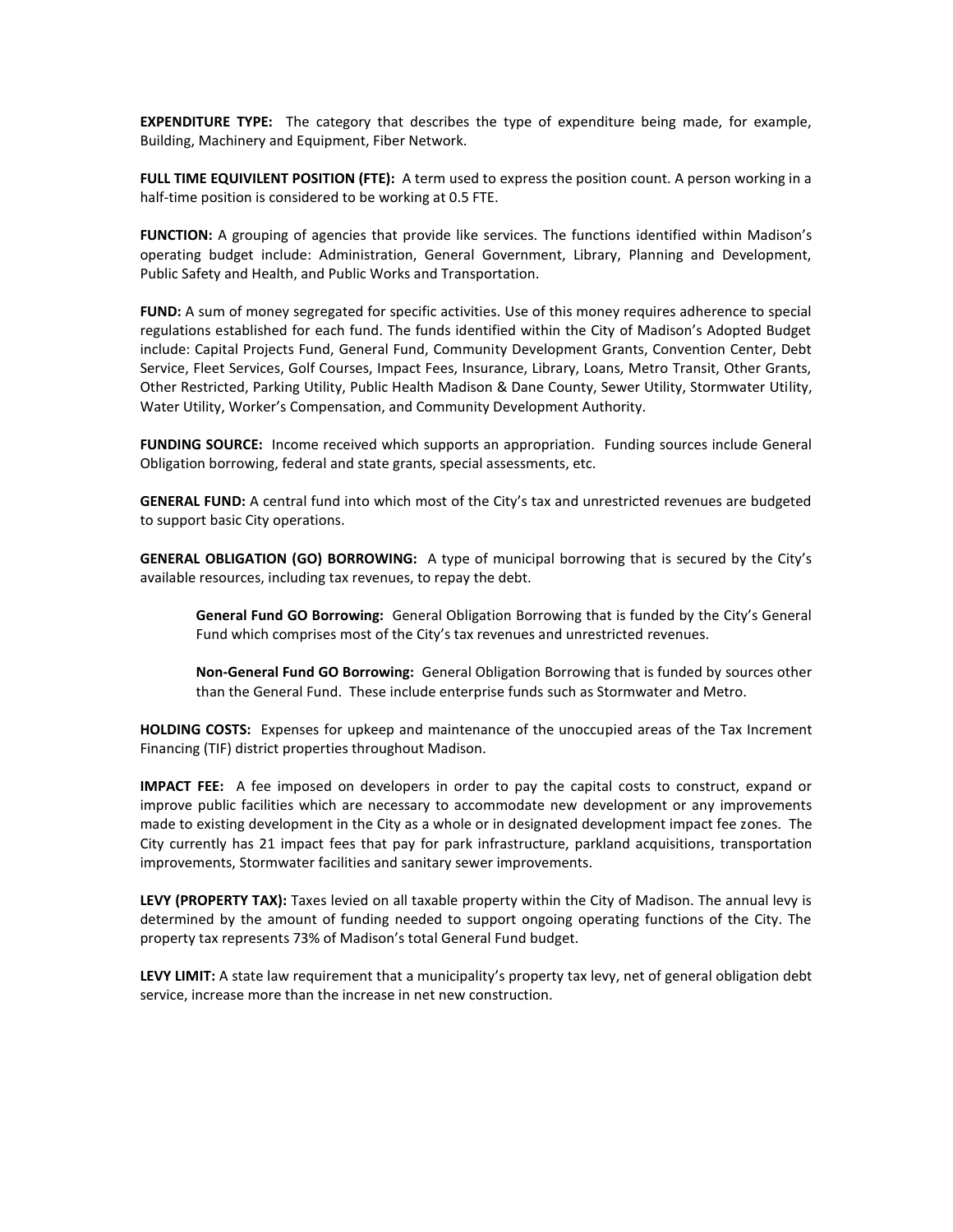**MAJOR:** A set of like accounts defining the nature of expenditures. Major objects within the City of Madison's chart of accounts include:

- Revenue
- Salaries
- Fringe
- Supplies
- **•** Purchased Services
- Debt & Other Financing
- Inter-Departmental Billings
- Inter-Departmental Charges
- Transfer Out

**MILL RATE:** A figure used to represent the amount per \$1,000 of the assessed property used to determine the amount of property tax.

**NEIGHBORHOOD RESOURCE TEAM:** Staff teams that work together to focus on priorities identified by a specific neighborhood. The mission of Neighborhood Resource Teams is to encourage and enhance communication, coordination, and relationship building among City staff, residents, and other stakeholders to promote equity and improve the quality of life for Madison residents.

**NET NEW CONSTRUCTION:** Used for state levy limits and expenditure restraint program; it's the percentage calculated from the ratio of new construction value to the total equalized property value in the City.

**OPERATING BUDGET:** A plan, approved by the Mayor and Common Council, appropriating funds to agencies for operating costs during the upcoming year. This plan establishes legal expenditure authority for agencies to carry out business as authorized in the adopted budget. Amendments to the operating budget that exceed \$5,000 are subject to super majority approval by the Common Council.

**PAVEMENT RATING:** A scale for measuring roadway quality ranging from 0-10, used to document the roadway condition throughout the City of Madison. Pavement ratings are updated biennially.

| Poor | <b>Deficient</b><br>enuenu |  |  |  | Adonuat.<br>uate<br>$-111 - 17$ |  |  |  |  |
|------|----------------------------|--|--|--|---------------------------------|--|--|--|--|

**PAYMENT IN LIEU OF TAX:** A payment made by entities exempt from the property tax to reflect services received from the City.

**RACIAL EQUITY AND SOCIAL JUSTICE (RESJI):** An initiative within the City of Madison focused on establishing racial equity and social justice as core principles in all decisions, policies and functions of the City of Madison.

**REAUTHORIZATION:** Funding appropriated in one year that will not be received in that year and is appropriated by the Common Council in the following year's budget for the same purpose.

**REVENUE BONDS:** Debt funding for capital projects and programs that is secured by a specified revenue source, for example, payments made by rate payers for water or sewer services.

**SERVICE:** An activity or set of activities performed by an agency that has: identifiable costs for budgetary purposes, and a clear purpose with measurable objectives.